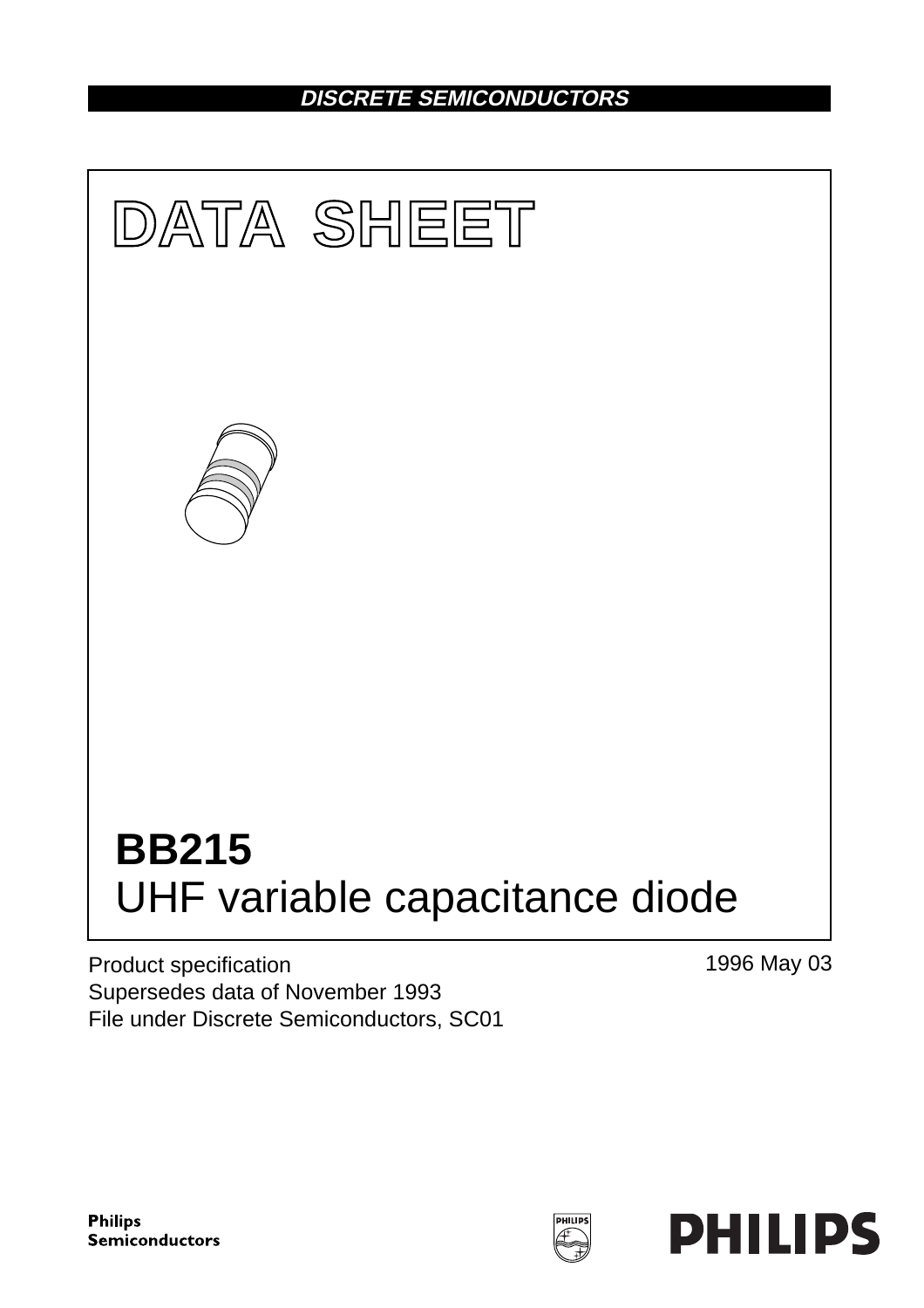- Excellent linearity
- Matched to 3%
- Small hermetically sealed glass SMD package
- C28: 2 pF; ratio: 8.3
- Low series resistance.

#### **APPLICATIONS**

- Electronic tuning in UHF television tuners
- VCO.

### **DESCRIPTION**

The BB215 is a variable capacitance diode, fabricated in planar technology, and encapsulated in the SOD80 glass SMD package.

### **ELECTRICAL CHARACTERISTICS**

 $T_i = 25 °C$ ; unless otherwise specified.

| <b>SYMBOL</b>                              | <b>PARAMETER</b>        | <b>CONDITIONS</b>                                | MIN. | TYP. | MAX. | <b>UNIT</b> |
|--------------------------------------------|-------------------------|--------------------------------------------------|------|------|------|-------------|
| <sup>I</sup> R                             | reverse current         | $V_R$ = 28 V; see Fig.3                          |      |      | 10   | nA          |
|                                            |                         | $V_R = 28 V$ ; T <sub>i</sub> = 85 °C; see Fig.3 | -    |      | 200  | nA          |
| $r_{\rm s}$                                | diode series resistance | $f = 470$ MHz; note 1                            | —    |      | 0.75 | Ω           |
| $C_d$                                      | diode capacitance       | $V_R$ = 1 V; f = 1 MHz; see Figs 2 and 4         | —    | 16.5 | 18   | pF          |
|                                            |                         | $V_R$ = 28 V; f = 1 MHz; see Figs 2 and 4        | 1.8  | —    | 2.2  | pF          |
| $\frac{C_{d(1V)}}{C_{d(28V)}}$             | capacitance ratio       | $= 1 MHz$                                        | 7.6  | 8.3  |      |             |
| $\frac{\Delta C_{\text{d}}}{C_{\text{d}}}$ | capacitance matching    | $V_R = 0.5$ to 28 V                              |      |      | 3    | $\%$        |

### **Note**

1.  $V_R$  is the value at which  $C_d = 9$  pF.



Second green band for type identification.

**UHF variable capacitance diode <br>
BB215** 

Fig.1 Simplified outline (SOD80) and symbol.

#### **LIMITING VALUES**

In accordance with the Absolute Maximum Rating System (IEC 134).

| <b>SYMBOL</b> | <b>PARAMETER</b>               | MIN. | MAX.   | <b>UNIT</b> |
|---------------|--------------------------------|------|--------|-------------|
| VR            | continuous reverse voltage     |      | 30     |             |
| IF            | continuous forward current     |      | 20     | mA          |
| sta           | storage temperature            | -55  | $+150$ | $^{\circ}C$ |
|               | operating junction temperature | -55  | $+100$ | $^{\circ}C$ |



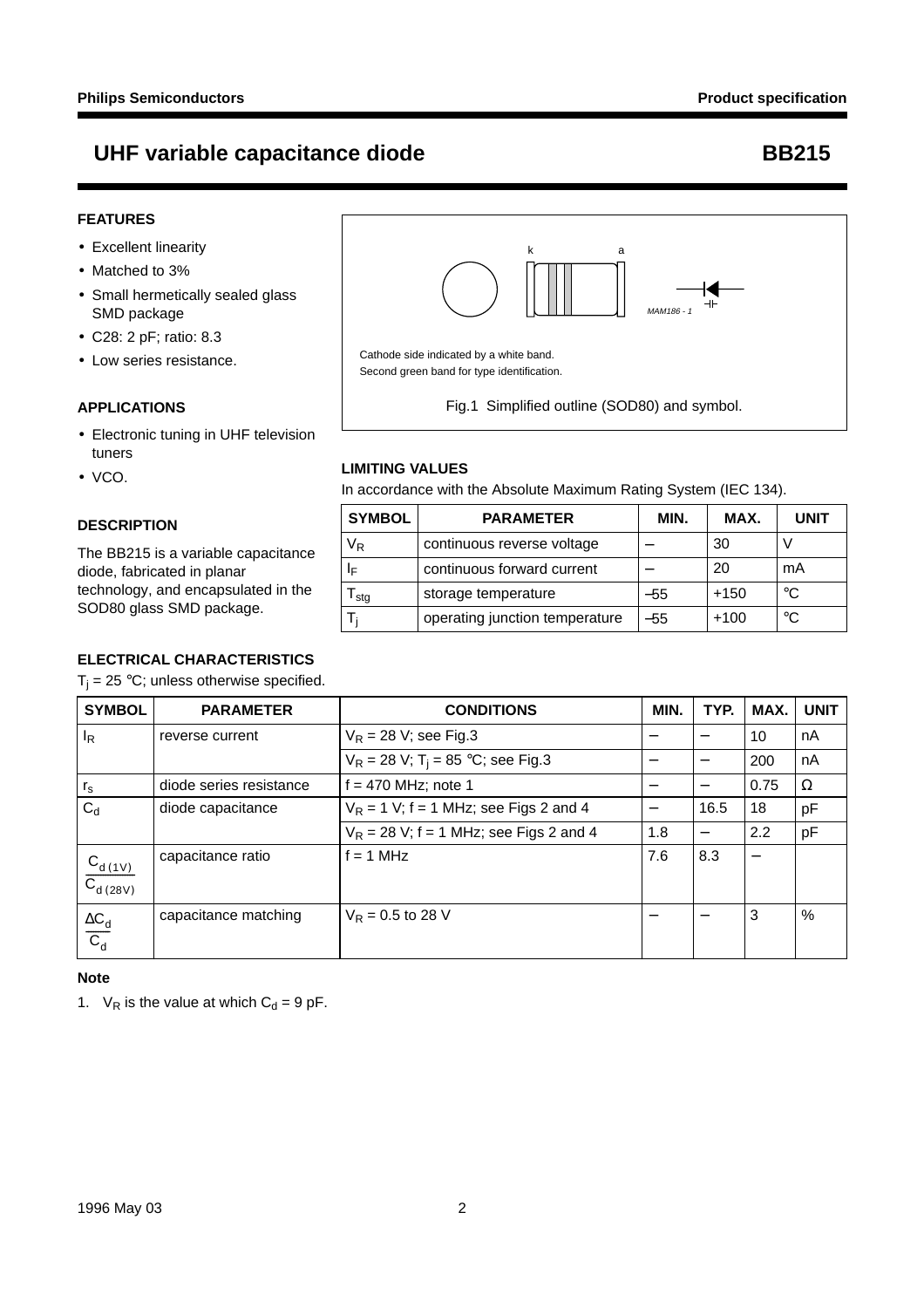## UHF variable capacitance diode **BB215**

### **GRAPHICAL DATA**